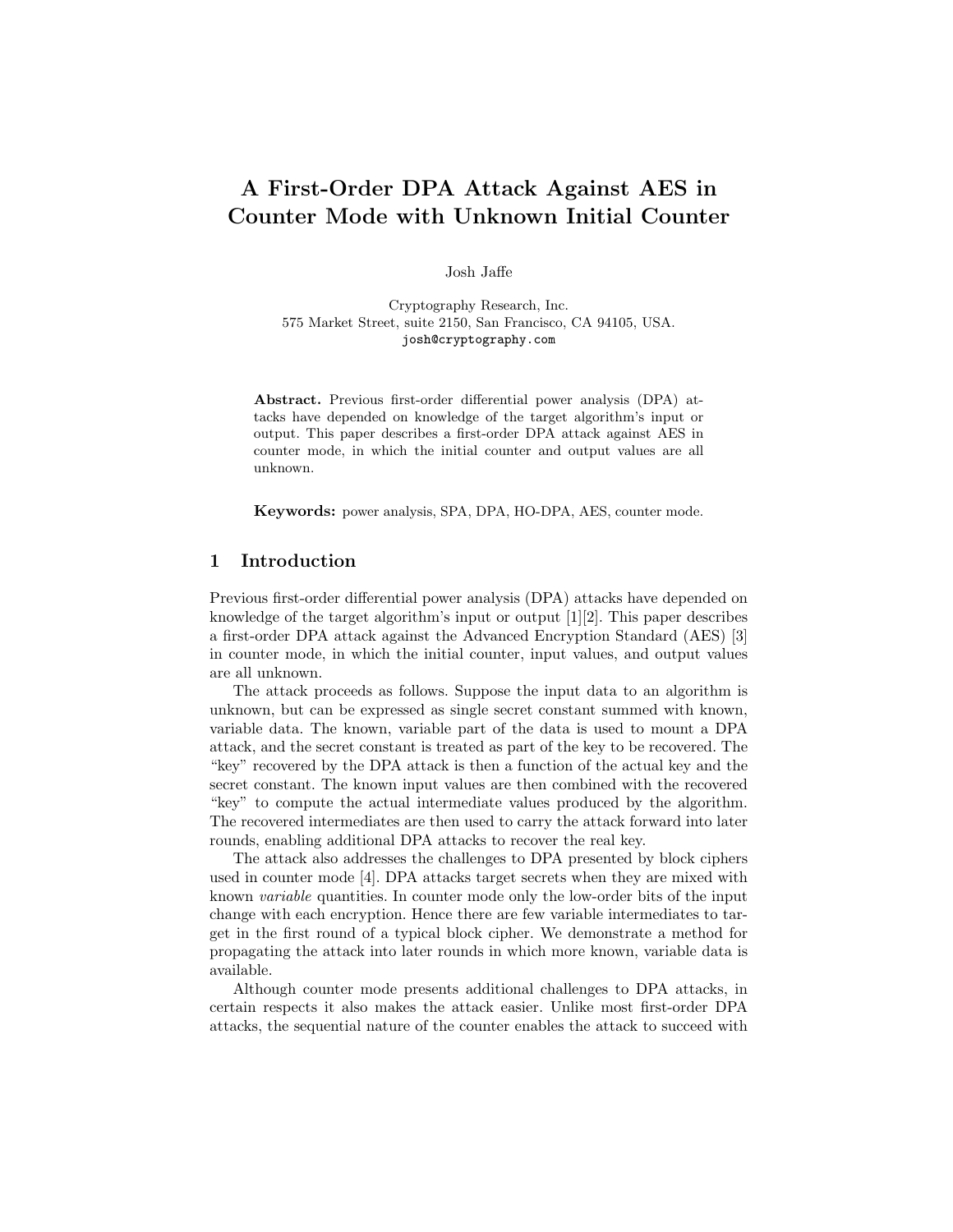only knowledge of the power measurements. Knowledge of input, output, and initial counter values are not required to implement the attack.

### 1.1 Related Work

Simple power analysis (SPA) attacks have been used to extract portions of keys directly from power traces without requiring knowledge of input messages. Fahn and Pearson used inferential power analysis (IPA), an attack that exploits binary SPA leaks [5]. Mayer-Sommer presented attacks exploiting SPA leaks in highamplitude power variations [6]. Mangard presented an SPA attack against the AES key expansion step [7]. Messerges et al described SPA attacks on Hamming weight and transition count leaks [8].

Side channel collision attacks were introduced by Dobbertin, and have traditionally targeted SPA leaks using chosen ciphertext [9] [10] [11]. Side channel collision attacks can be adapted to the case in which inputs are known to be successive values of a counter.

High-order differential power analysis (HO-DPA) [12] attacks target a hypothesized key-dependent relationship between data parameters in a computation. Previous work has noted that HO-DPA attacks can be applied to situations in which cipher input values are not known [13].

Fouque and Valette presented the "doubling attack" [14] which exploits the relationship between inputs in successive RSA decryptions to recover the exponent. The attack succeeds despite the fact that the input to the modular exponentiation step is masked by a blinding factor. Messerges presented a secondorder DPA attack [15] that defeated a data whitening scheme.

Chari et al [16] and Akkar et al [17] also presented DPA attacks on block ciphers with a "whitening" step.

## 2 Preliminaries

#### 2.1 Notation

Suppose  $X$  and  $Y$  are used to denote input and output data of a transformation. (Letters other than  $X$  or  $Y$  will also be used.) If the transformation is implemented as a sequence of rounds, the input and output of the  $i^{th}$  round are denoted by  $X_i$  and  $Y_i$ .

Within a round, data may be partitioned into bytes for processing.  $X_{i,j}$  and  $Y_{i,j}$  denote the  $j^{th}$  bytes of round data  $X_i$  and  $V_i$ .

K is used to denote input keys,  $K_i$  denotes the  $i^{th}$  round key derived from K, and  $K_{i,j}$  denotes the  $j^{th}$  byte of round key  $K_i$ .

#### Symbols

The symbol '⊕' denotes the bitwise XOR of two *n*-bit vectors.

The symbol '+' denotes the ordinary addition of two numbers.

The symbol ' $\circ$ ' denotes multiplication between two elements of  $GF(2^8)$ .

The symbol '||' denotes the concatenation of two vectors.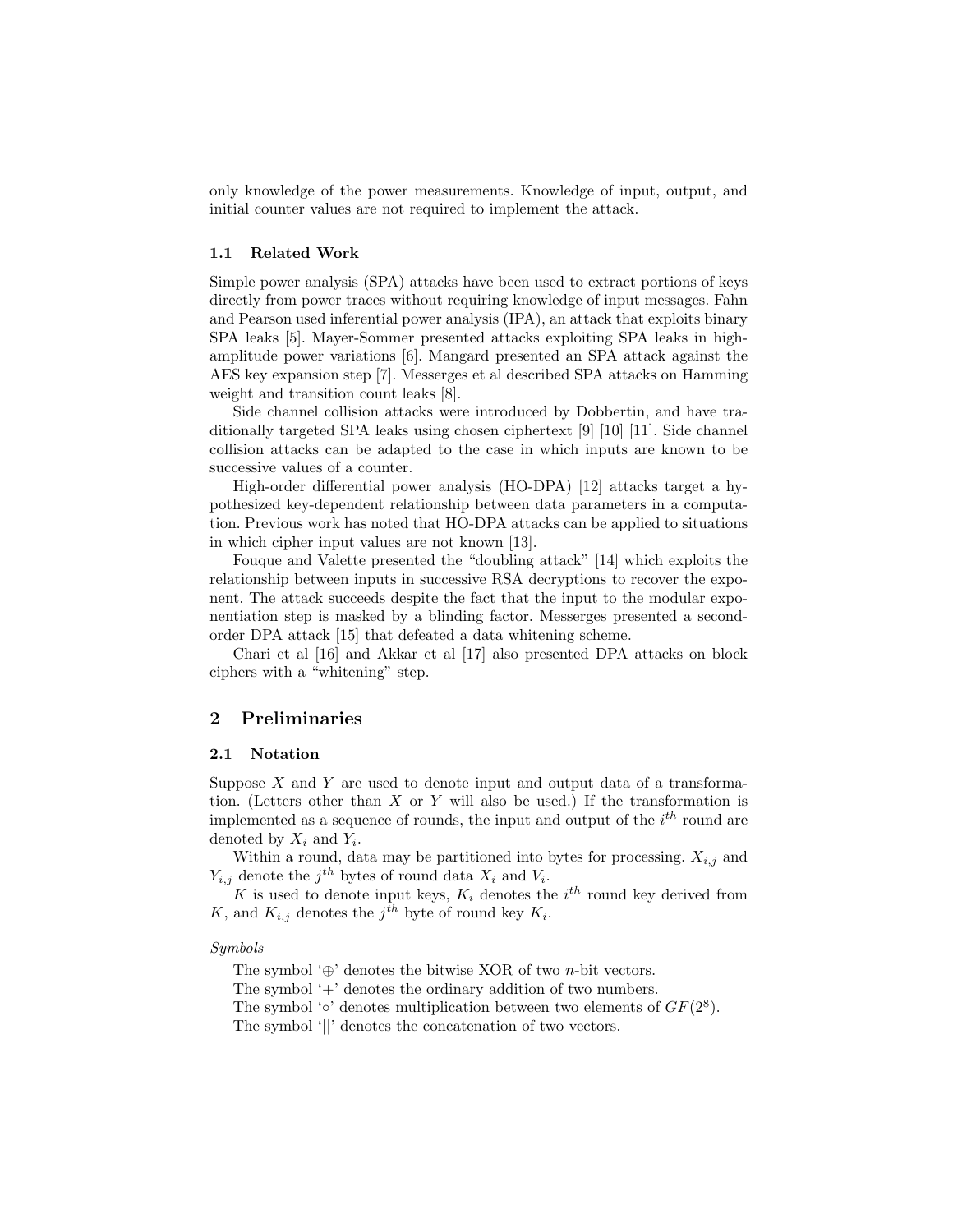#### 2.2 Description of AES

Although most readers are no doubt familiar with AES, this section gives a brief review of its design. The round transformations are grouped differently than in the AES standard to facilitate presentation of the attack, but the algorithm described here is equivalent to AES. The review will also familiarize the reader with the notation and concepts used in this paper.

AES is a block cipher that operates on 16-byte blocks of data. It is designed as a sequence of 10, 12, or 14 rounds, depending on whether the key  $K$  is 16, 24, or 32 bytes in length. The key is expanded by the AES key schedule into 16-byte round keys  $K_i$ .

The round structure of AES encryption. The following transformations are performed during each round of an AES encryption:

- 1. AddRoundKey
- 2. SubBytes
- 3. ShiftRows
- 4. MixColumns<sup>1</sup>

These operations are described below, using the following notation for intermediate round states:

 $X_i$  denotes the input to round i and the AddRoundKey transformation.

- $Y_i$  denotes the output of the AddRoundKey transformation and the input to the SubBytes transformation.
- $Z_i$  denotes the output of the SubBytes transformation and the input to the ShiftRows transformation.
- $U_i$  denotes the output of the ShiftRows transformation and the input to the MixColumns transformation.
- $V_i$  denotes the output of the MixColumns transformation and the input to the next round:  $V_i = X_{i+1}$ .

AddRoundKey Each byte of  $Y_{i,j}$  is produced by computing the exclusive or (XOR) of a byte of incoming data  $X_{i,j}$  with the corresponding byte of round key  $K_{i,j}$ :

$$
Y_{i,j} = X_{i,j} \oplus K_{i,j} . \tag{1}
$$

SubBytes Each byte of input data is transformed via an invertible non-linear 8-bit lookup table S:

$$
Z_{i,j} = S[Y_{i,j}] = S[X_{i,j} \oplus K_{i,j}].
$$
\n(2)

<sup>&</sup>lt;sup>1</sup> The MixColumns operation is not performed in the final round, and an additional AddRoundKey operation is performed after the final round.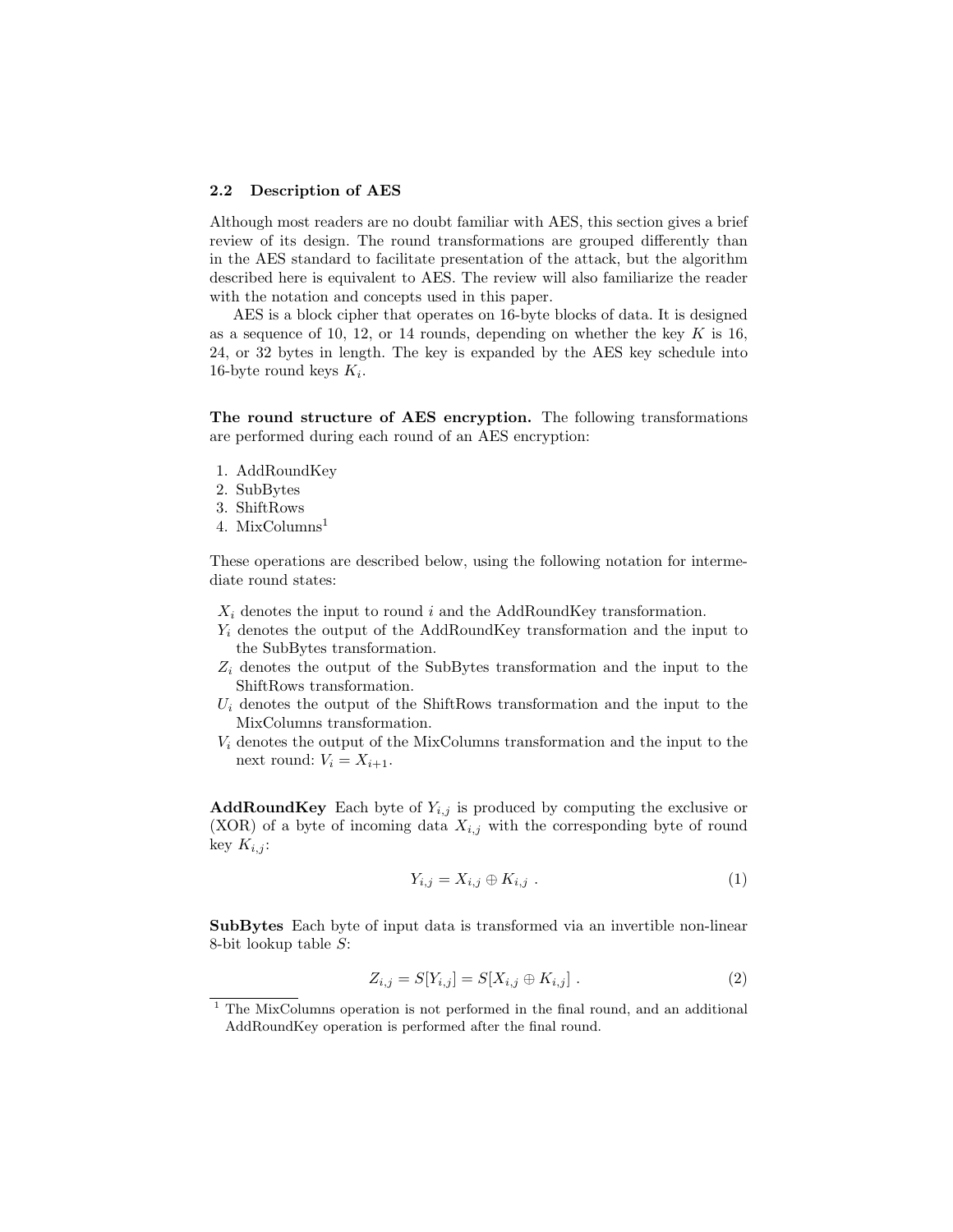ShiftRows ShiftRows permutes the bytes within the data vector:



MixColumns The  $j^{th}$  column of  $U_i$  is defined to be the four bytes

$$
\{U_{i,4j}, U_{i,4j+1}, U_{i,4j+2}, U_{i,4j+3}\}.
$$

MixColumns is an invertible linear transformation over  $GF(2<sup>8</sup>)$  performed on the columns of  $U_i$ . The  $j<sup>th</sup>$  column of output  $V_i$  is defined to be:

$$
V_{i,4j} = (\{02\} \circ U_{i,4j}) \oplus (\{03\} \circ U_{i,4j+1}) \oplus (\{01\} \circ U_{i,4j+2}) \oplus (\{01\} \circ U_{i,4j+3})
$$
  
\n
$$
V_{i,4j+1} = (\{01\} \circ U_{i,4j}) \oplus (\{02\} \circ U_{i,4j+1}) \oplus (\{03\} \circ U_{i,4j+2}) \oplus (\{01\} \circ U_{i,4j+3})
$$
  
\n
$$
V_{i,4j+2} = (\{01\} \circ U_{i,4j}) \oplus (\{01\} \circ U_{i,4j+1}) \oplus (\{02\} \circ U_{i,4j+2}) \oplus (\{03\} \circ U_{i,4j+3})
$$
  
\n
$$
V_{i,4j+3} = (\{03\} \circ U_{i,4j}) \oplus (\{01\} \circ U_{i,4j+1}) \oplus (\{01\} \circ U_{i,4j+2}) \oplus (\{02\} \circ U_{i,4j+3})
$$

where  $\{01\}$ ,  $\{02\}$ ,  $\{03\}$ , and  $U_{i,4j}$ ,  $U_{i,4j+1}$ ,  $U_{i,4j+2}$ ,  $U_{i,4j+3}$  are considered 8-bit vectors representing elements in  $GF(2^8)$ .

The linearity of the AES MixColumns transformation will be exploited during the attack. Suppose that input data can be selected such that in round  $i$ , one or more input bytes to the MixColumns operation are unknown, but are known to remain constant across multiple invocations of the AES algorithm. Then the contribution of these constant bytes to  $V_i$  is equivalent to XORing with fixed constants.

For example, suppose bytes  $U_{1,4j+1}$ ,  $U_{1,4j+2}$ , and  $U_{1,4j+3}$  are constant (but unknown) across multiple invocations of AES. Then the values

$$
E_{1,4j} = (\{03\} \circ U_{1,4j+1}) \oplus (\{01\} \circ U_{1,4j+2}) \oplus (\{01\} \circ U_{1,4j+3})
$$
  
\n
$$
E_{1,4j+1} = (\{02\} \circ U_{1,4j+1}) \oplus (\{03\} \circ U_{1,4j+2}) \oplus (\{01\} \circ U_{1,4j+3})
$$
  
\n
$$
E_{1,4j+2} = (\{01\} \circ U_{1,4j+1}) \oplus (\{02\} \circ U_{1,4j+2}) \oplus (\{03\} \circ U_{1,4j+3})
$$
  
\n
$$
E_{1,4j+3} = (\{01\} \circ U_{1,4j+1}) \oplus (\{01\} \circ U_{1,4j+2}) \oplus (\{02\} \circ U_{1,4j+3})
$$

will be constant, and the MixColumns output can be expressed as

$$
V_{1,4j} = (\{02\} \circ U_{1,4j}) \oplus E_{1,4j}
$$
  
\n
$$
V_{1,4j+1} = (\{01\} \circ U_{1,4j}) \oplus E_{1,4j+1}
$$
  
\n
$$
V_{1,4j+2} = (\{01\} \circ U_{1,4j}) \oplus E_{1,4j+2}
$$
  
\n
$$
V_{1,4j+3} = (\{03\} \circ U_{1,4j}) \oplus E_{1,4j+3}.
$$
  
\n(3)

As will be shown in Section 3, the constant, unknown terms  $E$  can then be incorporated into the round key of the next round, and effectively ignored.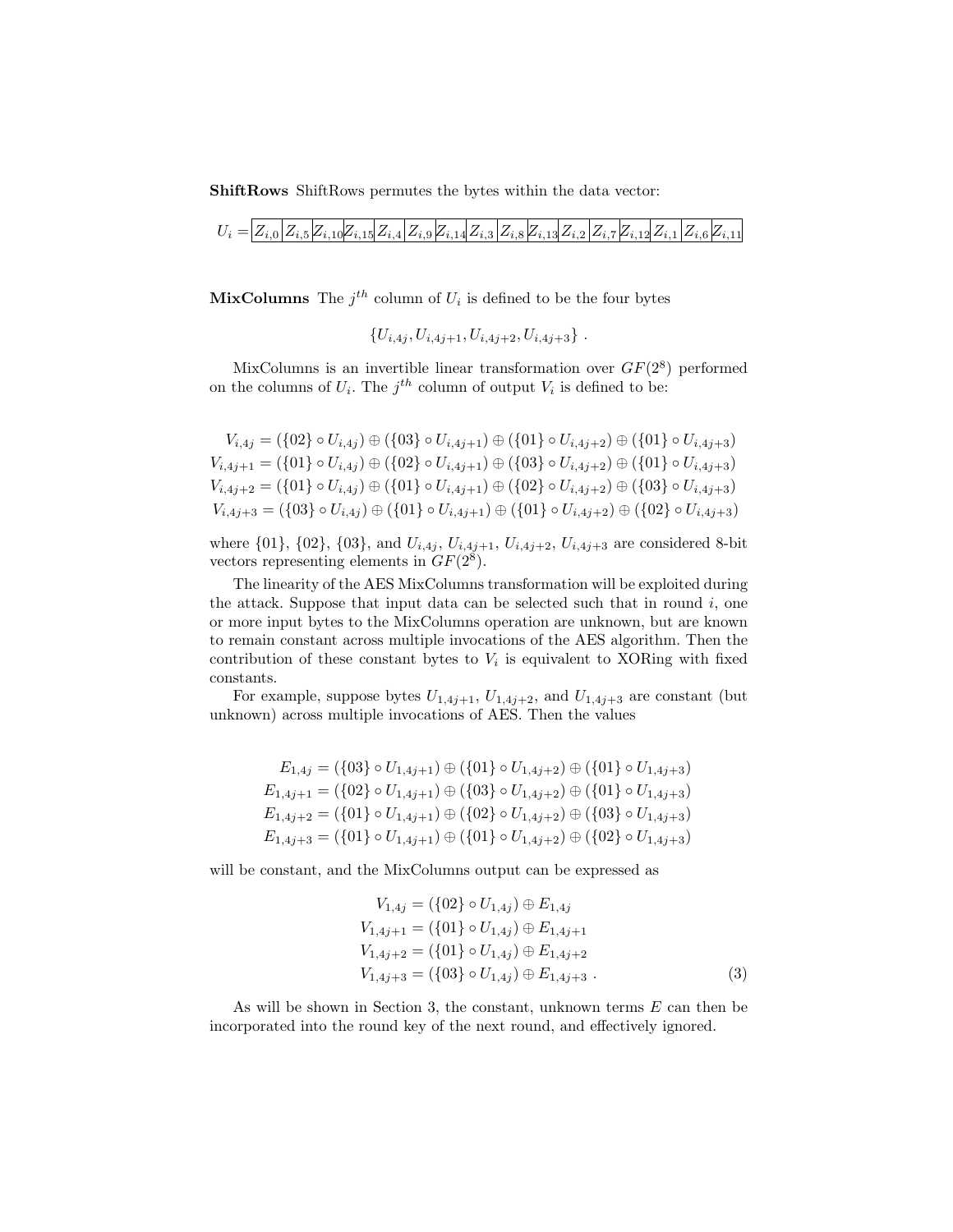#### 2.3 Counter Mode

Counter mode is a standard mode of operation for block ciphers in which ciphertext is produced by encrypting a counter and XORing the result with the plaintext block. Let  $B$  be a block cipher using key  $K, C$  the initial counter value, and  $X_T$  the  $T^{th}$  block of plaintext to be encrypted. Then the  $T^{th}$  block of ciphertext  $Y_T$  is given by

$$
Y_T = X_T \oplus B_{enc}(C + T, K) .
$$

Ciphertext is decrypted by XORing it with same encrypted counter value:

$$
X_T = Y_T \oplus B_{enc}(C + T, K) .
$$

Since counter values are inputs to the first round only,  $C_j$  and  $T_j$  will be used to denote the  $j<sup>th</sup>$  bytes of C and T respectively, and not their values at round j. See [4] for more information on counter mode.

Galois counter mode Galois counter mode (GCM) [18] is a draft counter mode protocol currently being studied by NIST. In GCM, the initial counter value is derived from a variable-sized initialization vector (IV). If the length of the IV is not exactly 96 bits, then the initial counter value  $C$  is derived from the IV using a secret key. In protocols where the IV is exactly 96 bits long, at least part of the initial counter value may be secret. For example, in RFC 4106 [19] the first four bytes of the IV are derived with the AES key and may remain secret. The attack described in this paper assumes that the entire initial counter value  $C$  is unknown.

## 3 The Attack on AES in Counter Mode

This section will present a first-order DPA attack against AES in counter mode with unknown initial counter value C.

To keep the index notation from getting too cumbersome, the symbol  $T$ " is omitted from subscripts. When data is described as constant or variable, however, it means that the data is constant or variable with respect to  $T$ . For example, when we say that an attack recovers a variable such as  $Z_{1,15}$ , it means that it recovers each value the variable took for each value of T.

#### 3.1 Overview

The main stages of the attack are as follows:

- 1. Perform data collection.
- 2. Use DPA against the first round to recover  $Z_{1,15}$  and  $Z_{1,14}$ .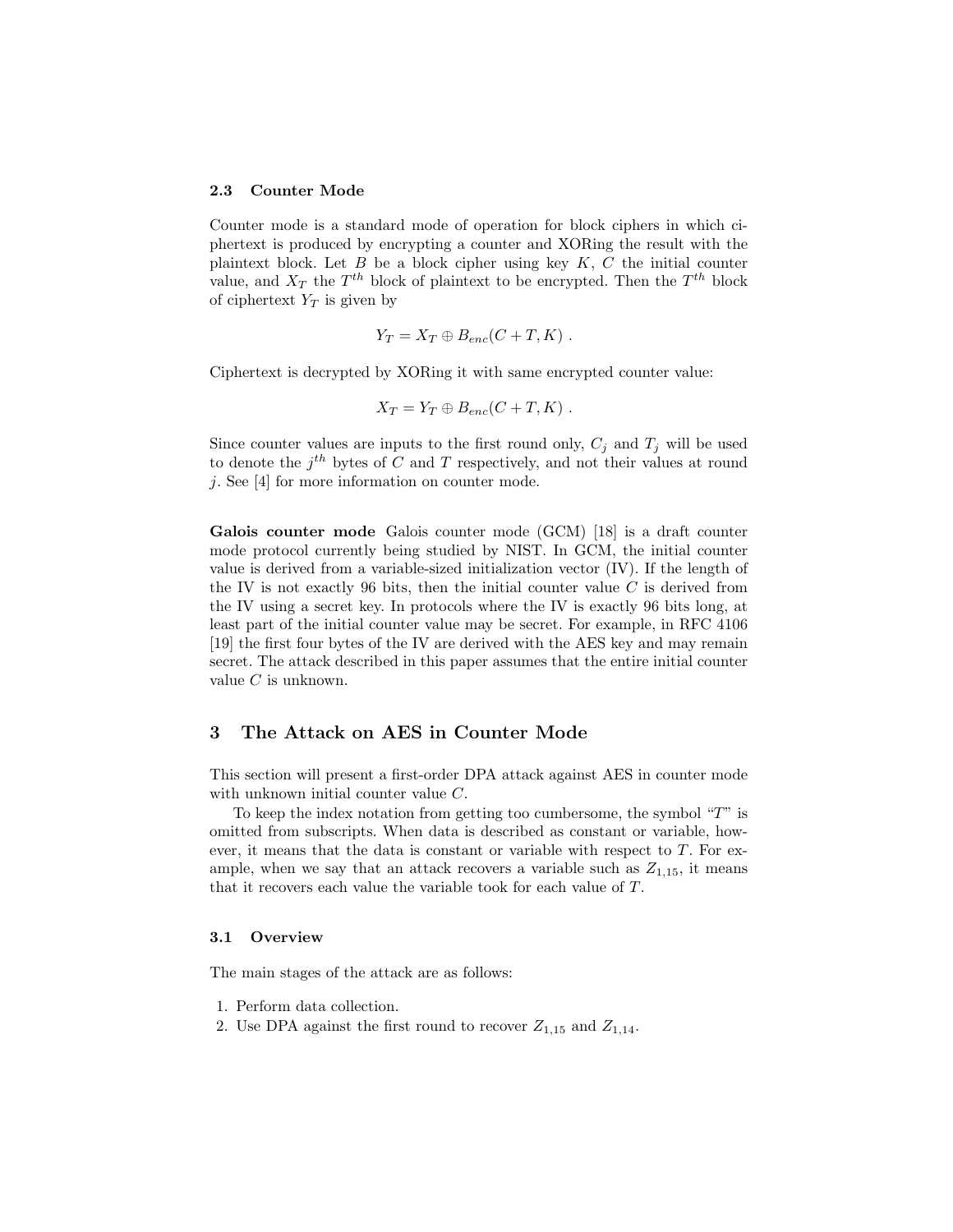3. Derive the input to the second round, manipulating unknown values symbolically. Eight bytes of input to the second round are unknown constants, but the other eight can be expressed as

$$
X_{2,j} = \tilde{X}_{2,j} \oplus E_{1,j}
$$

where  $\tilde{X}_{2,j}$  is known and variable, and  $E_{1,j}$  is unknown, but constant.

- 4. Use DPA to determine the eight variable bytes of  $Z_{2,j}$  corresponding to the 8 variable bytes  $X_{2,j}$ .
- 5. Derive the input to the third round, manipulating unknown constants symbolically. Each of the sixteen bytes of  $X_3$  can be expressed as

$$
X_{3,j}=\tilde X_{3,j}\oplus E_{2,j}\;,
$$

where  $\tilde{X}_{3,j}$  is known and variable, and  $E_{2,j}$  is unknown, but constant.

- 6. Use DPA to determine the sixteen variable bytes of  $Z_3$ .
- 7. Derive the input to the fourth round. There are no unknown or constant bytes in  $Z_3$ , so  $X_4$  can be derived exactly.
- 8. Perform a standard DPA attack in the fourth round, using known input values  $X_4$ . Iterate the attack into subsequent rounds as necessary, recovering as many round keys as required to reverse the key schedule and obtain the key.

These attack stages are described in detail below.

### 3.2 Attack Details

Step 1: Data Collection. Encrypt  $2^{16}$  consecutive blocks of data in counter mode, with unknown initial counter, and initial data blocks given by  $X_1 =$  $C + T$ .

Record power traces covering the first four rounds of each encryption. Traces should cover the fifth round as well if the target key is longer than 16 bytes.

**Step 2:** Recover  $Z_{1,15}$ . The DPA attack in this step uses the known byte  $T_{15}$ as the input, and performs a 15-bit exhaustive search over the bits defined below.

Let  $C_{15,lo}$  and  $K_{1,15,lo}$  denote the low-order 7 bits of  $C_{15}$  and  $K_{1,15}$ , respectively. Let  $C_{15,hi}$  denote the high-order bit of  $C_{15}$ , and  $b_{15}$  denote the XOR of  $C_{15,hi}$ with the high-order bit of  $K_{1,15}$ . Let  $\epsilon_{15}$  denote the outgoing carry of  $C_{15} + T_{15}$ . The reader can verify that

$$
(C_{15} + T_{15}) \bmod 256 = (2^7 * C_{15,hi}) \oplus ((C_{15,lo} + T_{15}) \bmod 256) .
$$
 (4)

Then Equations 1 and 4 imply that

$$
Y_{1,15} = K_{1,15} \oplus ((C_{15} + T_{15}) \mod 256)
$$
  
=  $K_{1,15} \oplus (2^7 * C_{15,hi}) \oplus ((C_{15,lo} + T_{15}) \mod 256)$   
=  $(2^7 * b_{15}) \oplus K_{1,15,lo} \oplus ((C_{15,lo} + T_{15}) \mod 256)$ . (5)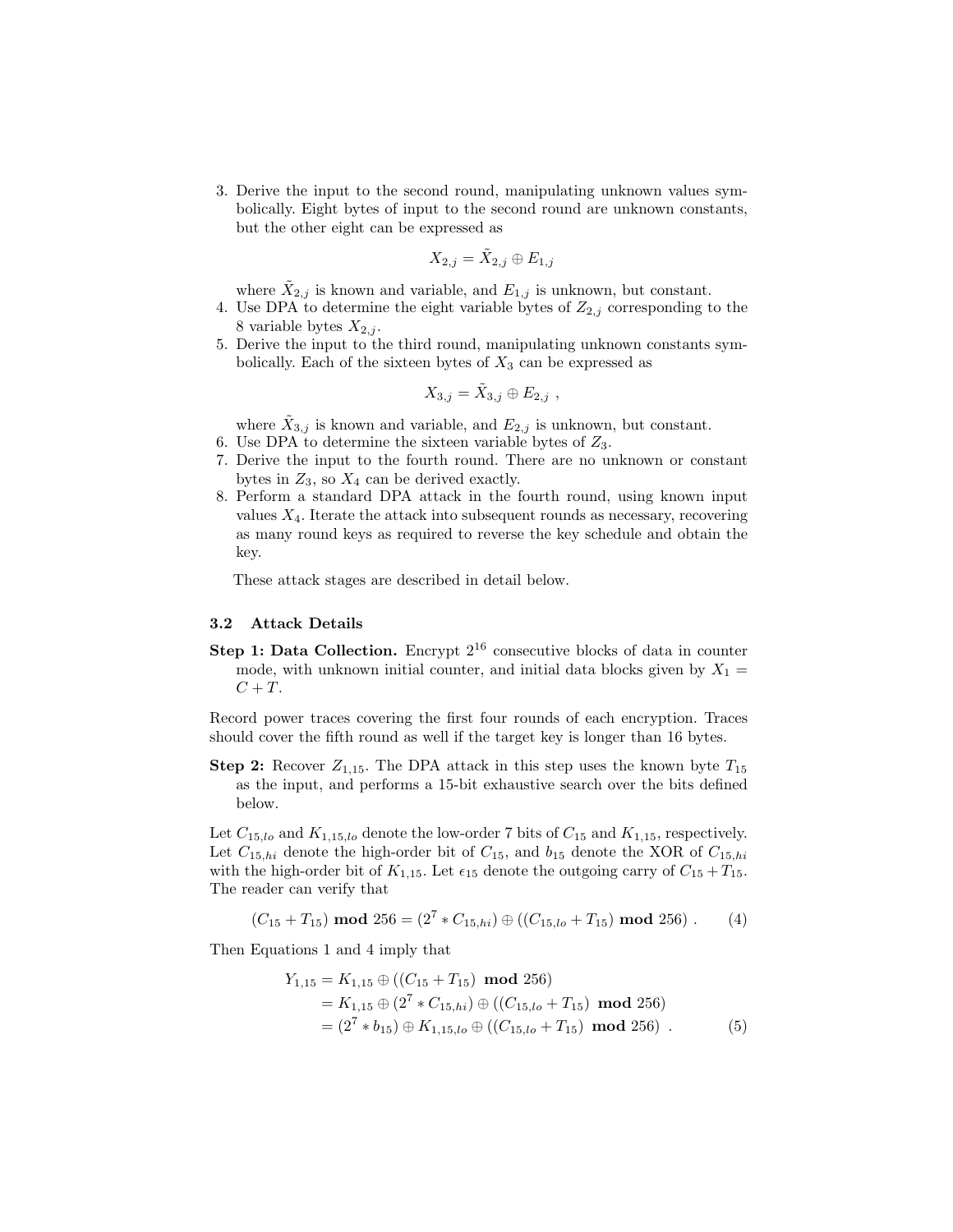Hence, the DPA search only depends on the 15 unknown bits in Equation 5: the bit  $b_{15}$ , seven bits of  $K_{1,15,lo}$ , and seven bits of  $C_{15,lo}$ . Also, note that the high-order bits of  $K_{1,15}$  and  $C_{15}$  cannot be distinguished by this search.

The relationship between the parameters is shown in Figure 1. Note that because  $Y_{1,15}$  is an eight bit quantity, it does not depend on the carry bit  $\epsilon_{15}$ .



Fig. 1. Relationship between  $T, C, K$ , and  $Y$  for bytes 14 and 15 in Round 1 of the attack.

**Step 3:** Recover  $Z_{1,14}$ . The DPA attack in this step uses the known byte  $T_{14}$ as the input, and performs a 16-bit exhaustive searching over the following bits: the bit  $C_{15,hi}$ , the low-order 7 bits of  $C_{14}$ , the low-order 7 bits of  $K_{1,14}$ , and the bit  $b_{14}$ , defined as the XOR of the high-order bit of  $C_{14}$  with the high-order bit of  $K_{1,14}$ .

 $Y_{1,14}$  is given by

$$
Y_{1,14} = K_{1,14} \oplus ((C_{14} + T_{14} + \epsilon_{15}) \mod 256) .
$$

 $Y_{1,14}$  depends on  $\epsilon_{15}$ , which iteself depends upon  $C_{15}$ . Hence  $C_{15,hi}$  (the only bit of  $C_{15}$  not recovered in Step 2) is one of the bits searched for in this step. As in Step 2, the search recovers  $b_{14}$  but is unable to distinguish the high-order bits of  $K_{1,14}$  and  $C_{14}$ , nor determine the value of the carry bit  $\epsilon_{14}$ .

**Step 4** Select those values of T,  $0 \leq T < 2^{16}$  for which the bytes  $X_{1,0} \dots X_{1,13}$ remain constant.

These bytes will remain constant if the carry bit  $\epsilon_{14}$  remains constant. Let  $(C_{14,lo}||C_{15})$  denote the 15-bit integer resulting from the concatenation of  $C_{14,lo}$ and  $C_{15}$ . Even though the actual value of  $\epsilon_{14}$  is unknown, the reader can verify that it remains constant for those values of T satisfying

$$
2^{15} - (C_{14,lo}||C_{15}) \leq T < 2^{16} - (C_{14,lo}||C_{15}). \tag{6}
$$

This gives a subset of T values for which, after applying the AddRoundKey transformation to  $X_1$  and SubBytes transformation to  $Y_1$ :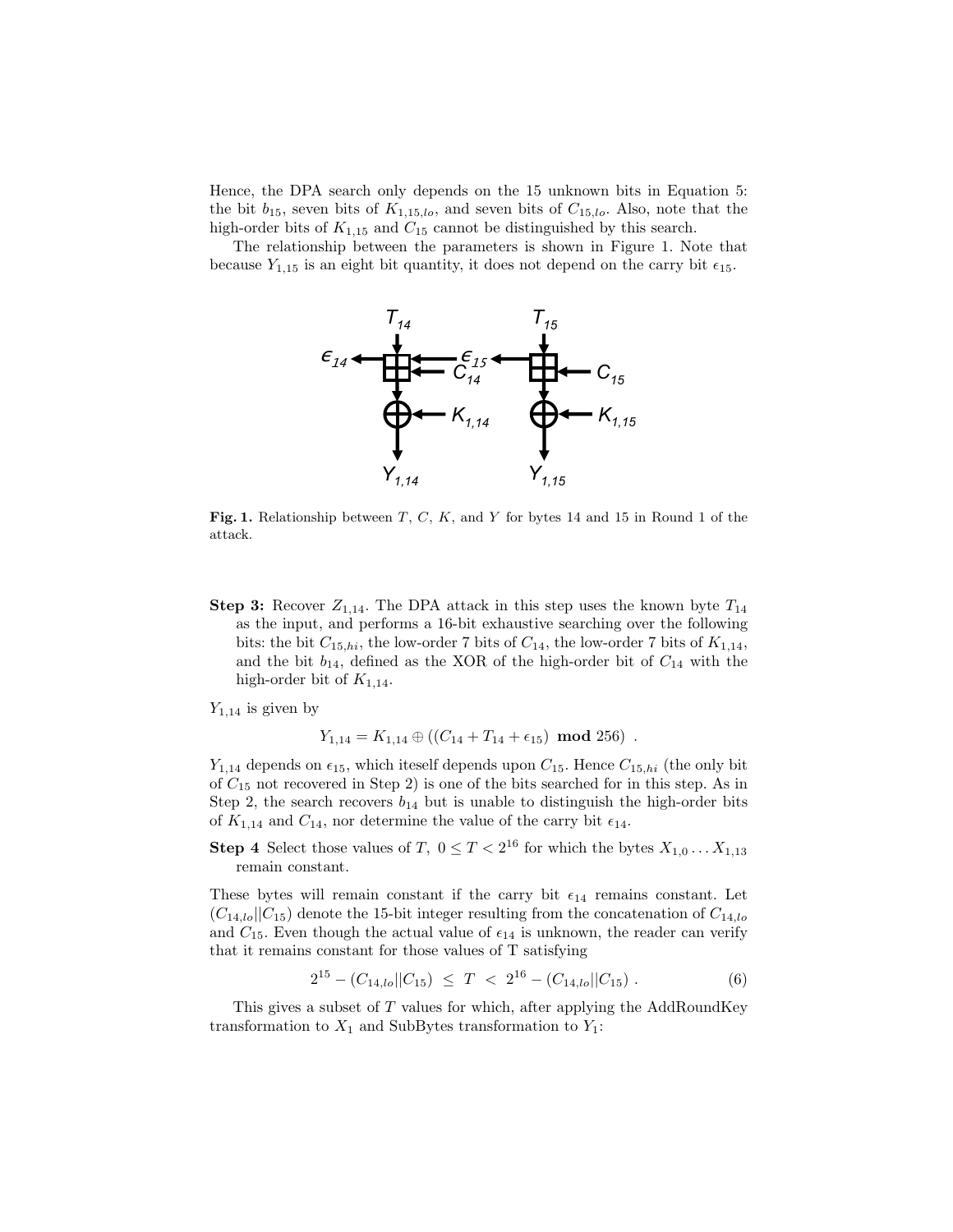- The 14 bytes  $\{Z_{1,0} \ldots Z_{1,13}\}$  are unknown, but constant.
- The bytes  $Z_{1,14}$  and  $Z_{1,15}$  are known, and varying.

The remainder of the attack proceeds using only the 2<sup>15</sup> traces corresponding to this subset of T values.

**Step 5:** Apply the ShiftRows and MixColumns operation to  $Z_1$  to compute  $V_1 = X_2$ , the input to Round 2, manipulating unknown values symbolically.

Using Equation 3 (discussed in  $\S 2.2$ ), it can be shown that  $X_2$  has the following properties:

– Bytes  $X_{2,0} \ldots X_{2,7}$  have the form

$$
X_{2,j} = \tilde{X}_{2,j} \oplus E_{1,j} \t{,} \t(7)
$$

where  $\tilde{X}_{2,j}$  are known and vary with T, and the  $E_{1,j}$  are unknown, but constant with respect to T.

- Bytes  $X_{2,8} \ldots X_{2,15}$  are unknown, but constant.
- **Step 6:** Apply the Round 2 AddRoundKey transformation to  $X_2$  to compute Y2, manipulating unknown values symbolically.
- For  $X_{2,0} \ldots X_{2,7}$ , the results are

$$
Y_{2,j} = (\tilde{X}_{2,j} \oplus E_{1,j}) \oplus K_{2,j}
$$
  
=  $\tilde{X}_{2,j} \oplus (E_{1,j} \oplus K_{2,j})$   
=  $\tilde{X}_{2,j} \oplus \tilde{K}_{2,j}$ . (8)

For these bytes, the AddRoundKey transformation is equivalent to XORing known and varying input data  $\tilde{X}_{2,j}$  with constant "key" bytes  $\tilde{K}_{2,j}$ .

Step 7: Use DPA to recover  $\tilde{K}_{2,0} \ldots \tilde{K}_{2,7}$  using  $\tilde{X}_{2,0} \ldots \tilde{X}_{2,7}$  as known inputs into the relationship:

$$
Z_{2,j} = S[\tilde{X}_{2,j} \oplus \tilde{K}_{2,j}].
$$
\n(9)

This step displays one of the most crucial (and interesting) features of the attack. We cannot use the correct values for  $X_{2,j}$  as input to the DPA attack, since they are unknown. Instead, we treat the known values  $\tilde{X}_{2,j}$  as the input. They differ from the correct values by fixed error terms  $E_{1,j}$ . The keys recovered are not the correct keys, but differ from them by the same fixed error terms. As Equations 8 and 9 show, these error terms then cancel when  $Y_{2,j}$  and  $Z_{2,j}$  are computed, leaving us with the correct values for them.

Since bytes  $X_{2,8} \ldots X_{2,15}$  are unknown but constant, the corresponding bytes  $Z_{2,8} \ldots Z_{2,15}$  are also unknown, but constant.

At the end of this step,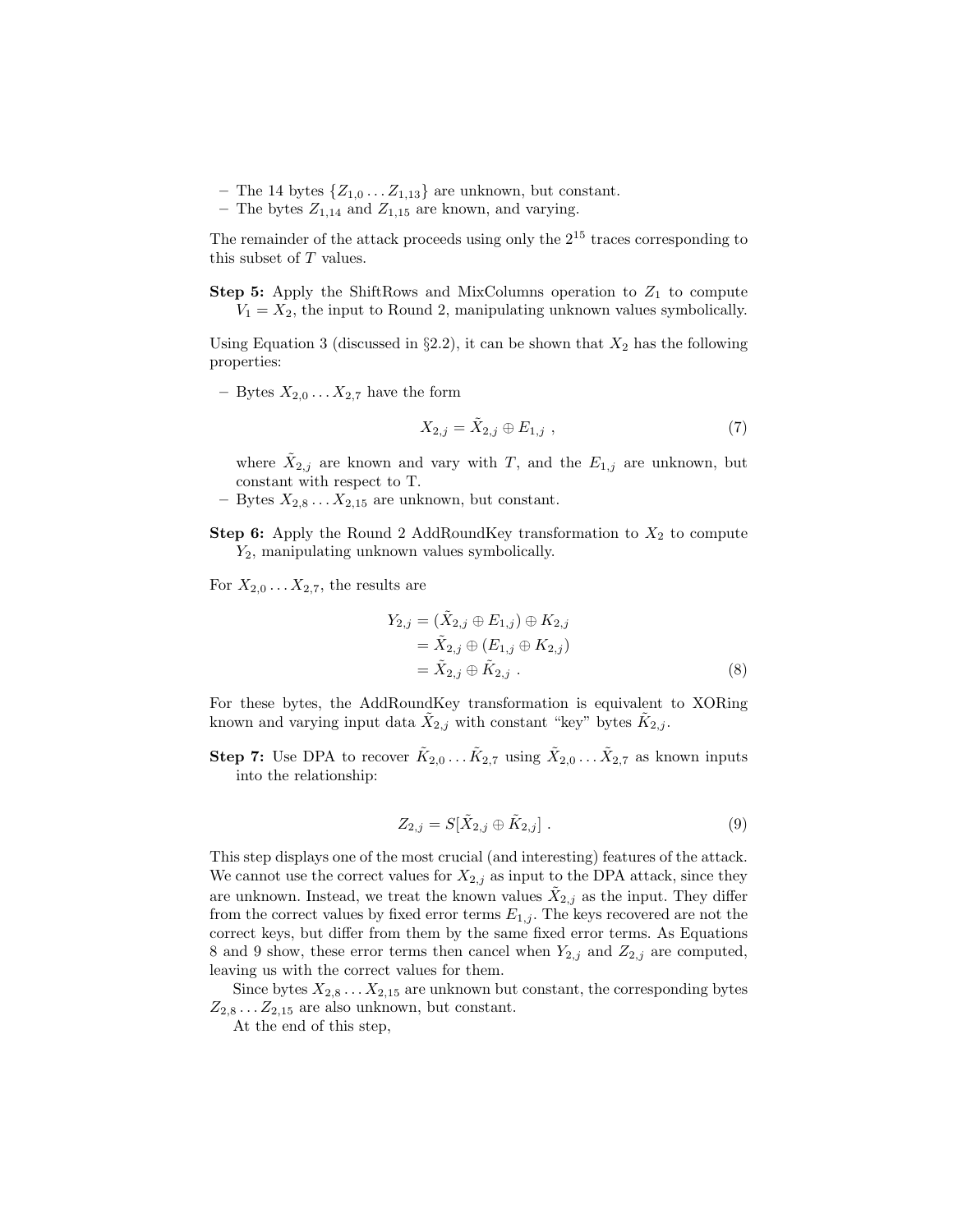–  $Z_{2,0} \ldots Z_{2,7}$  are varying, and known exactly.

–  $Z_{2,8} \ldots Z_{2,15}$  are unknown, but constant.

**Step 8:** As in step 5, apply the ShiftRows and MixColumns operation to  $Z_2$ to compute  $V_2 = X_3$ , the input to Round 3, manipulating unknown values symbolically.

Again, the result can be expressed in terms of a known vector  $\tilde{X}_3$  as:

$$
X_3=\tilde{X}_3\oplus E_2 ,
$$

where

- $E_2$  is a vector of 16 unknown, but constant bytes.
- Every byte of  $\tilde{X}_3$  is known and variable.

**Step 9:** Use DPA to recover  $Z_3$ .

The attack uses  $\tilde{X}_3$  as the known variable input, and recovers  $\tilde{K}_3$ , and all 16 correct bytes of  $Z_3$ .

**Step 10:** Given all 16 correct values of  $Z_3$ , apply the ShiftRows and MixCols operation to obtain  $V_3 = X_4$ .

Note that at this point all the error terms are gone, and  $X_4$  is the *correct* input to round 4.

**Step 11:** Use DPA to obtain  $K_4$  using the known, variable Round 4 input  $X_4$ .

If 24 or 32-byte keys are used, repeat Steps 10 and 11 in Round 5 to recover another round key.

Step 12: After recovering enough round keys, reverse the key schedule and determine the original AES key.

## 4 Results

The attack was implemented against a smart card performing AES-128 in counter mode with unknown initial counter value.

**Step 1** Power traces were collected during  $2^{16}$  sequential encryptions.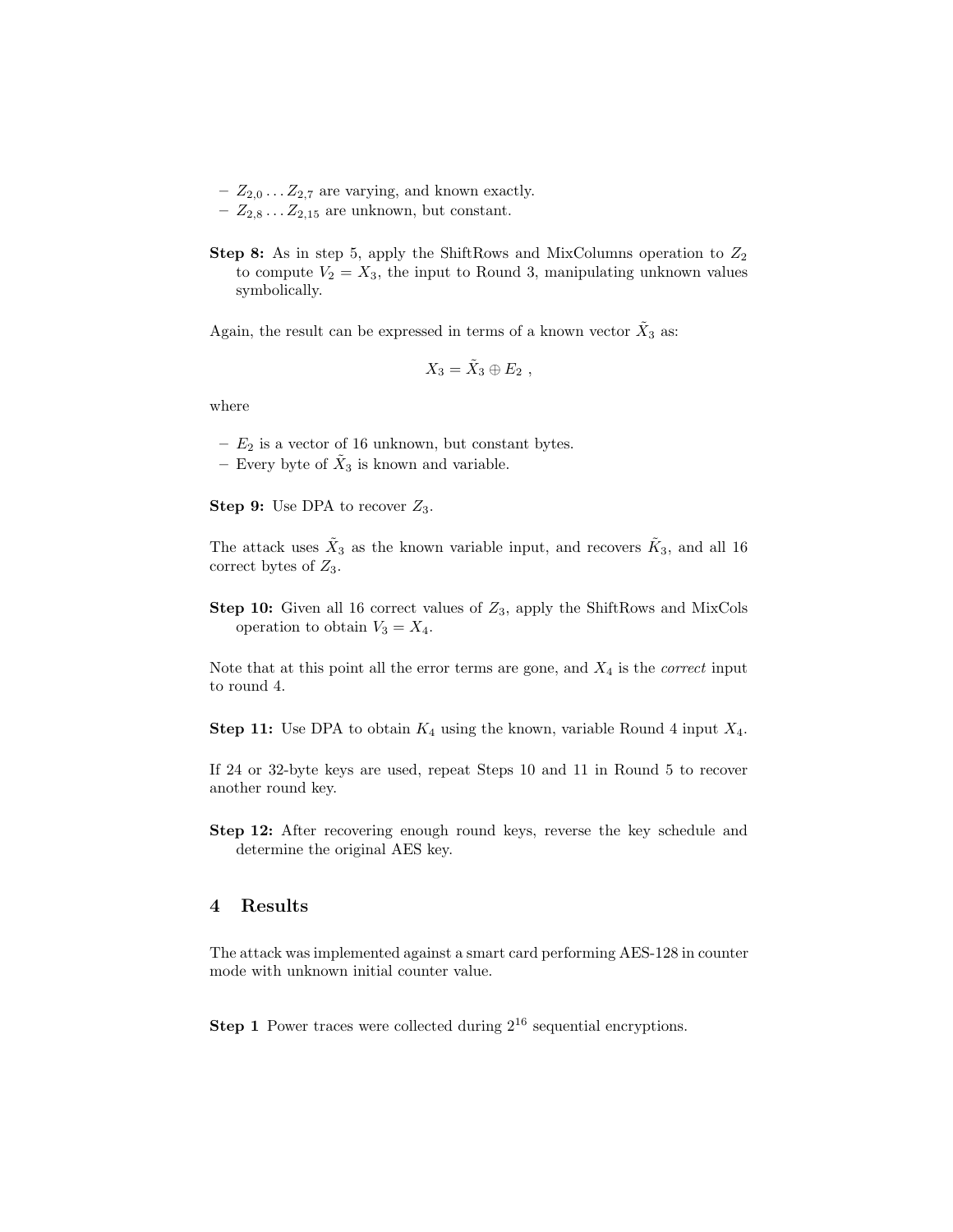**Step 2** A custom program was written to search over  $K_{1,15,lo}$ ,  $C_{15,lo}$ , and  $b_{15}$ , using the input values of  $T_{15}$  to generate predicted values of  $Z_{1,15}$ . Then DPA was used to evaluate the predictions. The analysis took about 11 minutes on a Dell workstation and revealed that  $(K_{1,15,lo}, C_{15,lo}, b_{15}) = (30h, 42h, 0)$ .

Because evaluating 2<sup>15</sup> difference traces individually is somewhat tedious, we measured and plotted the average square of the total amplitude of the differentials observed in each differential trace.

In addition to the primary spike at (30h, 42h, 0), this representation reveals secondary harmonics at  $(70h, 02h, 1)$ ,  $(10h, 62h, 0)$ , and a few other locations as expected. Note that the AES substitution table is extremely flat, and does not contribute these harmonic peaks. Rather the spikes observed in this figure are due to relationships between the input parameters, stemming from the structure of the XOR and ADD combination.<sup>2</sup>



Fig. 2. DPA search results in compact form, showing primary spike for  $K_{1,15,lo} = 30h$ ,  $C_{15,lo} = 42h$ , and  $b_{15} = 0$  at offset 6210 of 32678.

**Step 3** A standard DPA attack was implemented to recover  $C_{15,hi}$ ,  $K_{1,14,lo}$ ,  $C_{14,lo}$ , and  $b_{14}$ , using  $T_{14}$  as the primary input, and  $T_{15}$  and  $C_{15,lo}$  to derive the  $\epsilon_{15}$ . This information was then used to compute  $Z_{1,14}$ .

The analysis revealed that  $C_{15,hi} = 0$ ,  $K_{1,14,lo} = 65h$ ,  $C_{14,lo} = 35h$ , and  $b_{14} = 0.$ 

Step 4 The recovered values

$$
(C_{14,lo}, C_{15}) = (35h, 42h)
$$

<sup>&</sup>lt;sup>2</sup> Consider the eight-bit construction  $Y = f(K, C, X) = K \oplus (C + X) \text{ mod } 256$ . There are fifteen "harmonic" values of  $(K_i, C_i)$  for which  $f(K_i, C_i, X) = f(30h, 42h, X)$  for half of the possible values of  $X$ . With these related keys the input to the SubBytes would be correct exactly 50% of the time. At the output of the SubBytes operation, individual bits of  $Z_{1,15}$  are correct about 75% of the time, leading to high-amplitude spikes in single-bit analysis. The Hamming weight of  $Z_{1,15}$  is correct 57% – 64% of the time for these related keys. If correlation or other multi-bit analysis methods are used the statistical significance of the harmonic spikes will be observed with greater clarity.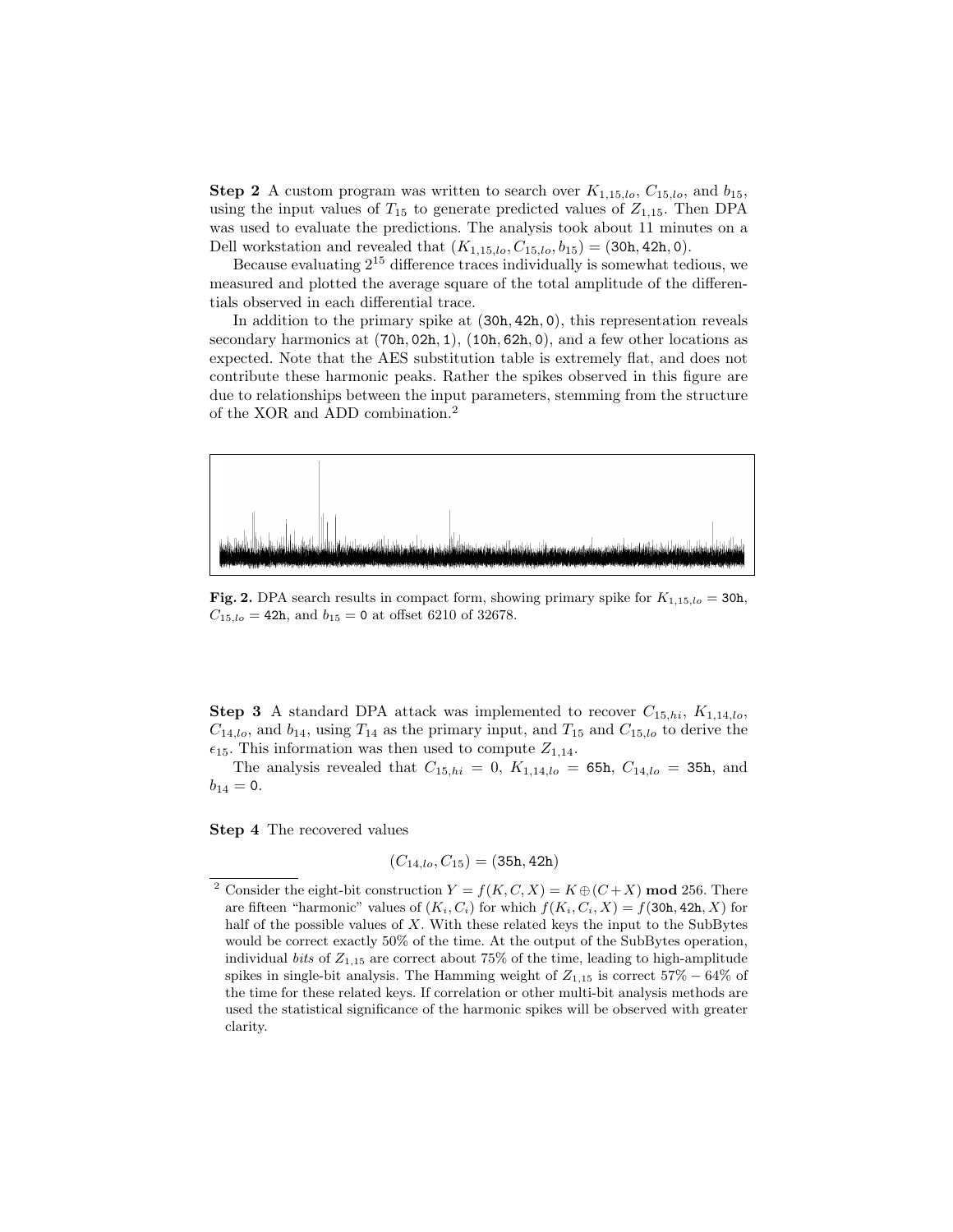were used to determine the values of T for which bytes 0..13 of  $C + T$  remain constant. These values are given by

$$
2^{15} - 3542 \text{h} \le T < 2^{16} - 3542 \text{h} \qquad \Rightarrow \qquad 19134 \le T < 51902 \ .
$$

For the remainder of the attack, only those power traces for which  $T$  is in this range were used.<sup>3</sup>

Step 5 In this step we need to apply the ShiftRows and MixColumns to the  $Z_1$  to compute  $X_2$ . Only  $Z_{1,14}$  and  $Z_{1,15}$  are known, however, and our analysis software is not configured to handle variables symbolically. As noted in Step 7, however, the DPA attack to recover the eight bytes  $Z_{2,0} \ldots Z_{2,7}$  is unaffected by the actual values of the error terms  $E_{1,j}$  derived from the unknown bytes of  $Z_1$ . Hence, to complete this step, we substituted the value 0 for each unknown constant byte. We were then able to perform the ShiftRows and MixColumns transformations using our existing software.

Steps 6,7 DPA was used to recover "key" bytes

$$
\tilde{K}_{2,0} = K_{2,0} \oplus E_{1,0} \quad \dots \quad \tilde{K}_{2,0} = K_{2,7} \oplus E_{1,7} ,
$$

using input data

$$
\tilde{X}_{2,0} = X_{2,0} \oplus E_{1,0} \quad \dots \quad \tilde{X}_{2,7} = X_{2,7} \oplus E_{1,7} \; .
$$

The 8 bytes of  $\tilde{K}_{2,0} \dots \tilde{K}_{2,7}$  recovered were:

$$
\tilde{K}_2=30451E9FD1923450\text{---}\text{---}\text{---}\text{---}\text{--}
$$

Given the  $\tilde{K}_{2,j}$  and  $\tilde{X}_{2,j}$  we calculated the correct values  $Z_{2,0} \ldots Z_{2,7}$  by:

$$
Z_{2,j} = S[\tilde{X}_{2,j} \oplus \tilde{K}_{2,j}]
$$

**Step 8** At this point, bytes  $Z_{2,0} \ldots Z_{2,7}$  are known and variable, and the remaining  $Z_{2,j}$  are unknown but constant. As in Step 5, the unknown  $Z_{2,j}$  are set to zero, and the second round completed. All 16 bytes of  $V_2 = X_3$  have the form

$$
X_{3,j}=\tilde X_{3,j}\oplus E_{2,j}
$$

where the  $\tilde{X}_{3,j}$  is known and variable, and  $\tilde{E}_{2,j}$  are unknown but constant.

**Step 9** As in Step 7, the  $\tilde{X}_{3,j}$  were used as known input to a DPA attack to recover  $\tilde{K}_{3,j}$  and  $Z_{3,j}$ . All 16 bytes of  $Z_3$  were recovered, as was the entire key  $\tilde K_3.$ 

## $\tilde{\mathrm{K}}_3 =$  7A610872DE8FE299708A89A85DD9914Dh

<sup>&</sup>lt;sup>3</sup> The signal-to-noise levels observed in this dataset were sufficiently high that we actually performed the attack on round two using only  $2^{13}$  traces.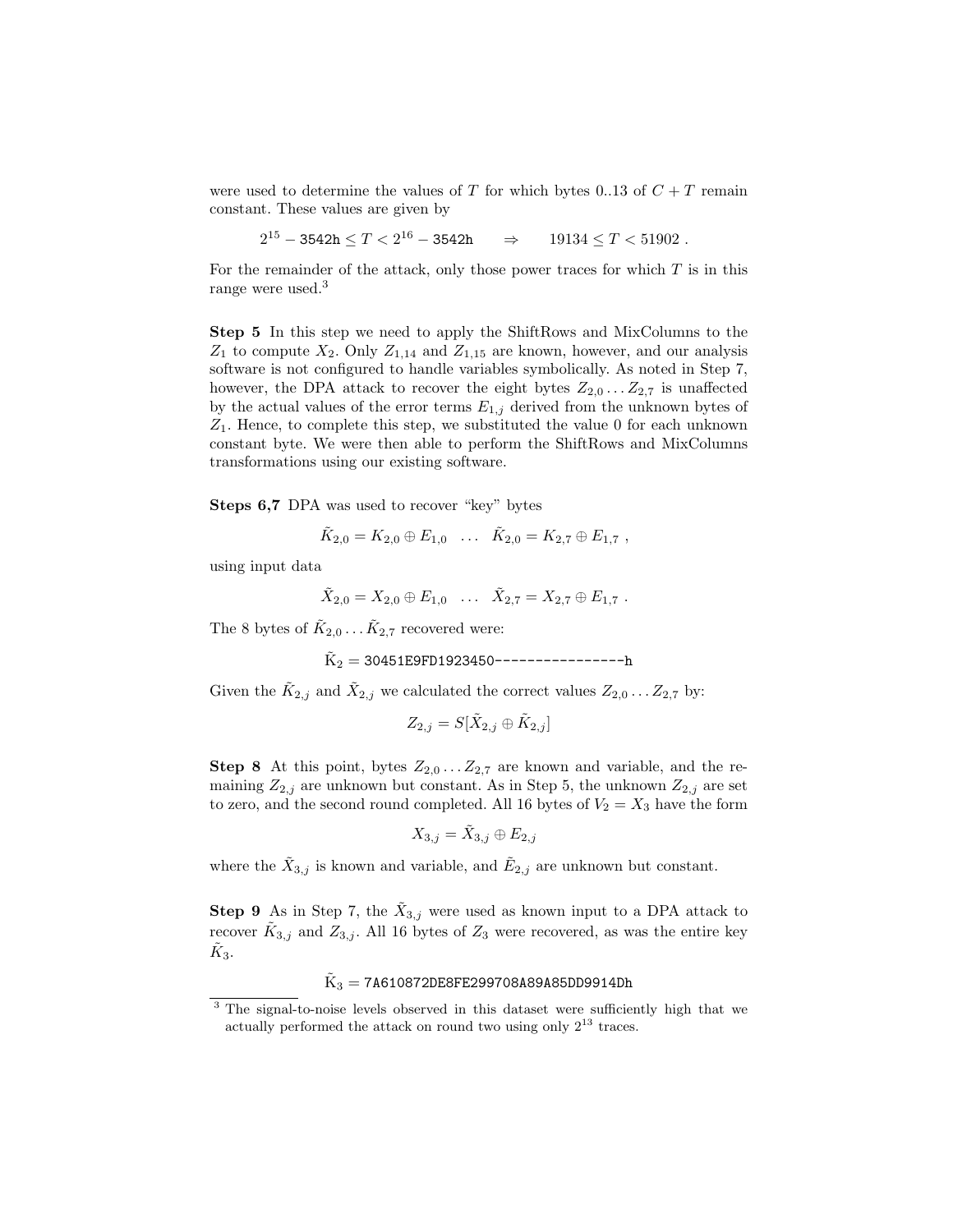**Step 10** With all 16 values of  $Z_3$  known, we simply completed the round to compute  $V_3 = X_4$ , the correct input to Round 4.

**Step 11** We performed standard DPA using correct, known variable inputs  $X_4$ The following key was recovered:

 $K_4 = 52438AAD476E016D31EAE1CDAE8E0F3Dh$ 

Step 12 Since the target of this attack was performing AES-128, at this point we had sufficient material from the key schedule to compute the correct input key. Running the key schedule backwards gave:

> $K_4 = 52438AAD476E016D31EAE1CDAE8E0F3Dh$  $\mathrm{K}_3 = 156$ B0676152D8BC07684E0A09F64EEF0h  $K_2 =$  F6C0556800468DB663A96B60E9E00E50h  $\mathbf{K}_1 = \texttt{CC8D5116F686D8DE63EFE6D68A496530h}$

Therefore, the 128-bit AES key recovered by this attack is equal to

 $K =$  CC8D5116F686D8DE63EFE6D68A496530h

and the attack is complete.

## 5 Concluding Remarks

In this paper we described a first-order DPA attack against AES in counter mode with an unknown counter. We introduced a technique to shift unknown constant data onto round keys such that they could be effectively ignored. This compensates for the unknown counter value, as well as the counter mode property that only the low-order bytes of the input change.

The techniques presented here were used to mount an attack against a smart card implementation of AES in counter mode. The attack required only  $2^{13}$  traces pulled from a set of  $2^{16}$  sequential operations. The same technique might still succeed using  $2<sup>8</sup>$  or fewer sequential traces, if the leakage rates are sufficiently high.

Countermeasures that defend against first-order DPA attacks should be effective against this attack as well. Also, modifying the method by which the counter updates (using a linear feedback shift register, for example) would present a challenge to this attack.

The techniques in this paper can be applied to other cryptographic algorithms. In general, when an unknown constant is mixed with known variable data, DPA can be used to mount an attack if the mixing function is nonlinear. As we have shown, if the mixing function is linear, evaluation of the secret constant can often be postponed until an attack is possible.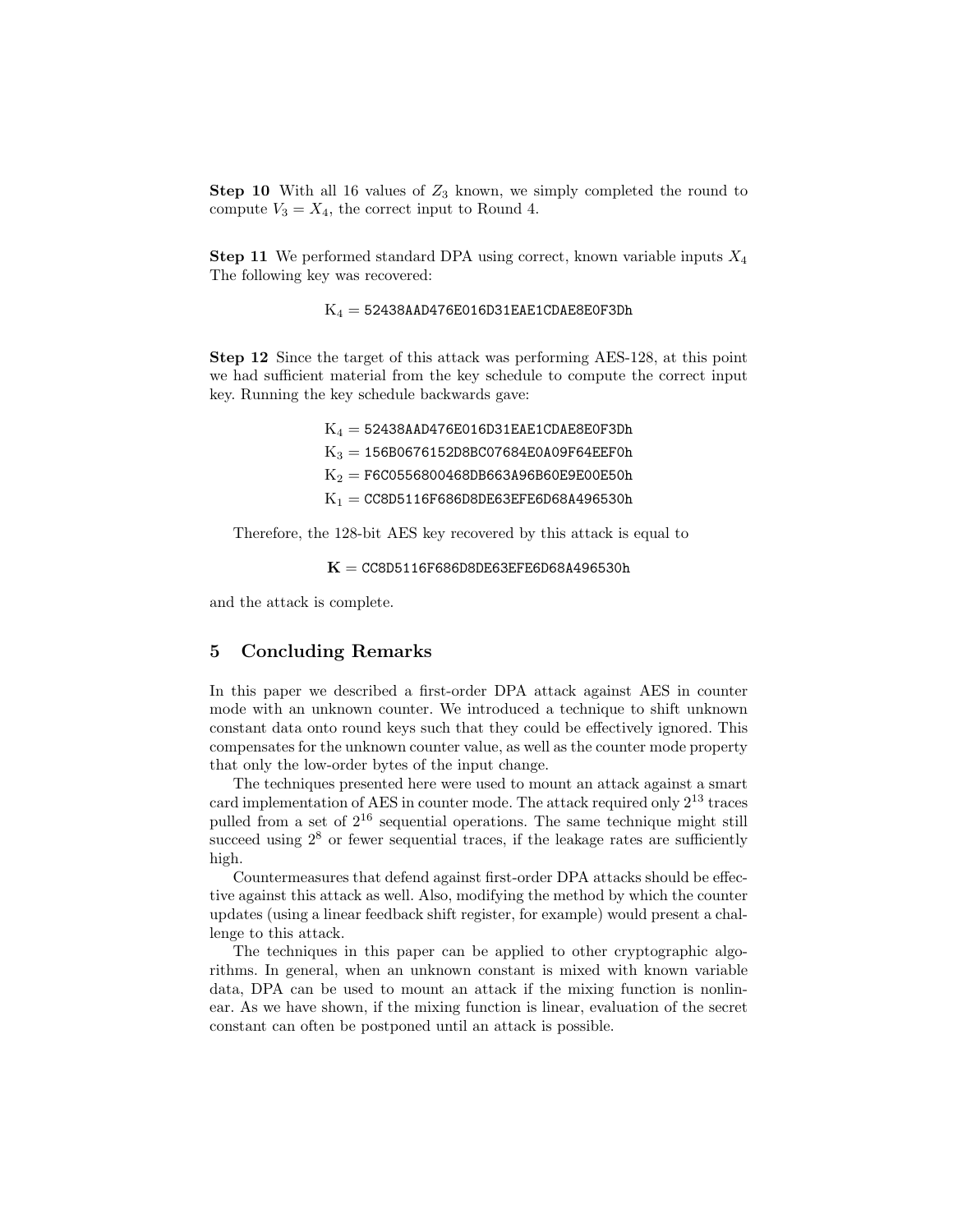## References

- 1. Paul Kocher, Josh Jaffe, and Benjamin Jun. Differential Power Analysis. In Advances in Cryptology - CRYPTO 1999, LNCS 1666, Springer-Verlag, 1999, pp. 388–397.
- 2. Suresh Chari, Charanjit S. Jutla, Josyula R. Rao, Pankaj Rohatgi. Towards Sound Approaches to Counteract Power-Analysis Attacks In Advances in Cryptology - CRYPTO 1999, LNCS 1666, Springer-Verlag, 1999, pp. 398–412.
- 3. National Institute of Standards and Technology. Advanced Encryption Standard (AES) (FIPS PUB 197). National Institute of Standards and Technology. Federal Information Processing Standards Publication 197 (FIPS 197), November 2001.
- 4. M. Dworkin. Recommendation for Block Cipher Modes of Operation:Methods and Techniques National Institute of Standards and Technology. Special Publication 800-38A, December 2001.
- 5. Paul N. Fahn, Peter K. Pearson. IPA: A New Class of Power Attacks In Cryptographic Hardware and Embedded Systems - CHES 1999, LNCS 1717, Springer-Verlag, 1999, pp. 173–186.
- 6. Rita Mayer-Sommer. Smartly Analyzing the Simplicity and the Power of Simple Power Analysis on Smartcards In Cryptographic Hardware and Embedded Systems - CHES 2000, LNCS 1965, Springer-Verlag, 2000, pp. 78–92.
- 7. Stefan Mangard. A Simple Power-Analysis (SPA) Attack on Implementations of the AES Key Expansion In ICISC 2002, LNCS 2587, Springer-Verlag, 2002, pp. 343–358.
- 8. Thomas Messerges, Ezzy Dabbish, Robert Sloan. Investigations of Power Analysis Attacks on Smartcards. In Proc. USENIX Workshop on Smartcard Technology, 1999, pp. 151–162.
- 9. Hervé Ledig, Frédéric Muller, Frédéric Valette. Enhancing Collision Attacks In Cryptographic Hardware and Embedded Systems - CHES 2004, LNCS 3156, Springer-Verlag, 2004, pp. 176–190.
- 10. Kai Schramm, Thomas Wollinger, and Christof Paar. A New Class of Collision Attacks and its Application to DES In Fast Software Encryption - FSE 2003, LNCS 2887, Springer-Verlag, 2003, pp. 206–222.
- 11. Kai Schramm, Gregor Leander, Patrick Felke, Christof Paar. A Collision-Attack on AES Combining Side Channel- and Differential- Attack In Cryptographic Hardware and Embedded Systems - CHES 2004, LNCS 3156, Springer-Verlag, 2004, pp. 163–175.
- 12. Paul Kocher, Josh Jaffe, Benjamin Jun. Introduction to Differential Power Analysis and Related Attacks (Technical Report), http://cryptography.com/ resources/whitepapers/DPATechInfo.pdf and http://web.archive.org/web/ 19990504025809/www.cryptography.com/dpa/technical/index.html via http: //tinyurl.com/244azs and http://tinyurl.com/2zgfc3, 1998.
- 13. Josh Jaffe, Benjamin Jun, Paul Kocher. Advanced Topics 1, Presentation for the DPA Workshop, Chicago IL, Cryptography Research, May 14-15 1999.
- 14. Pierre-Alain Fouque, Frédéric Valette, The Doubling Attack Why Upwards Is Better than Downwards In Cryptographic Hardware and Embedded Systems - CHES 2003, LNCS 2779, Springer-Verlag, 2003, pp. 269–280.
- 15. Thomas Messerges. Using Second-Order Power Analysis to Attack DPA Resistant Software In Cryptographic Hardware and Embedded Systems - CHES 2000, LNCS 1965, Springer-Verlag, 2000, pp. 238–251.